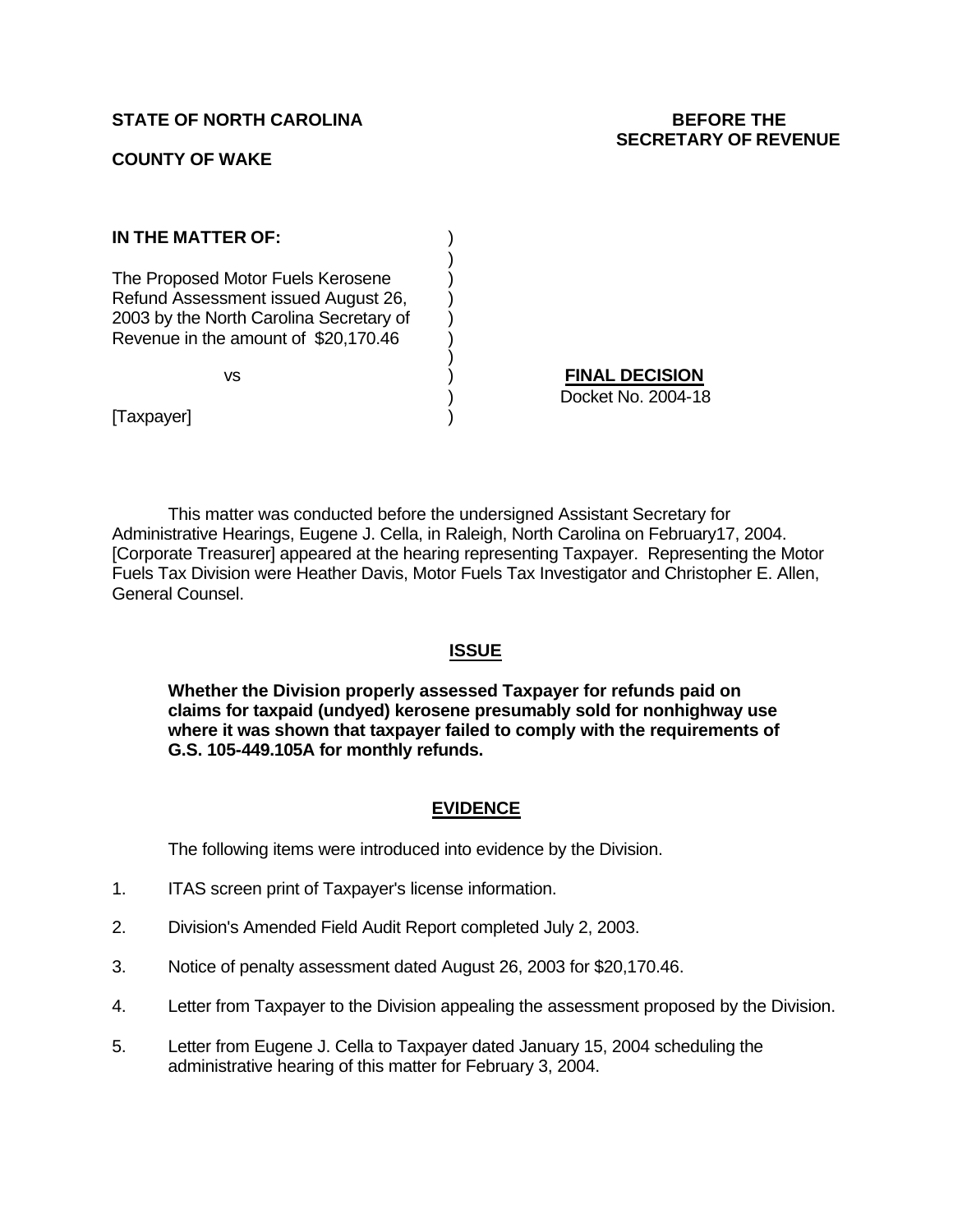- 6. Facsimile letter from Taxpayer to Eugene J. Cella dated January 30, 2004 requesting that the hearing be rescheduled to February 17, 2004.
- 7. Letter from Eugene J. Cella to Taxpayer dated February 2, 2004 scheduling the hearing of this matter for February 17, 2004.
- 8. Memorandum dated May 16, 2001 by E. Norris Tolson, Secretary of Revenue, delegating to Eugene J. Cella the authority to conduct hearings required or allowed under Chapter 105 of the General Statutes.

The Division submitted a brief for hearing with attached exhibits.

The Taxpayer introduced the following into evidence at the hearing:

TP-1. Color photograph of a retail outlet serviced by taxpayer.

# **FINDINGS OF FACT**

Based upon the forgoing evidence of record, the Assistant Secretary for Administrative Tax Hearings makes the following findings of fact:

- 1. At all times relevant to the audit and assessment herein, Taxpayer was a distributor licensed with the Motor Fuels Tax Division pursuant to G.S. 105-449.67.
- 2. Taxpayer sold kerosene to various retail outlets, and applied to the Division for refunds of taxes paid on undyed kerosene sold for off-road use.
- 3. G.S. 105-449.105A provides that a distributor may obtain a refund for the excise tax paid on kerosene sold to a retailer if the fuel is dispensed into a storage facility marked for nonhighway use.
- 4. G.S. 105-449.105A(a)(2) requires that the storage facility be marked with the phrase "Undyed, Untaxed Kerosene, Nontaxable Use Only" or a similar phrase clearly indicating that the fuel is not to be used to operate a highway vehicle.
- 5. This statute also requires that the storage facility either has a dispensing device that is not suitable for use in fueling a highway vehicle or is kept locked by the retailer and must be unlocked by the retailer for each sale of kerosene.
- 6. The investigator inspected all of the retail outlets to which Taxpayer delivered kerosene.
- 7. Taxpayer serviced approximately ten (10) retail outlets in North Carolina during the audit period.
- 8. The investigator determined that two (2) outlets that Taxpayer serviced were not in compliance with the marking requirement of G.S. 105-449.105A.
- 9. These included [two outlets].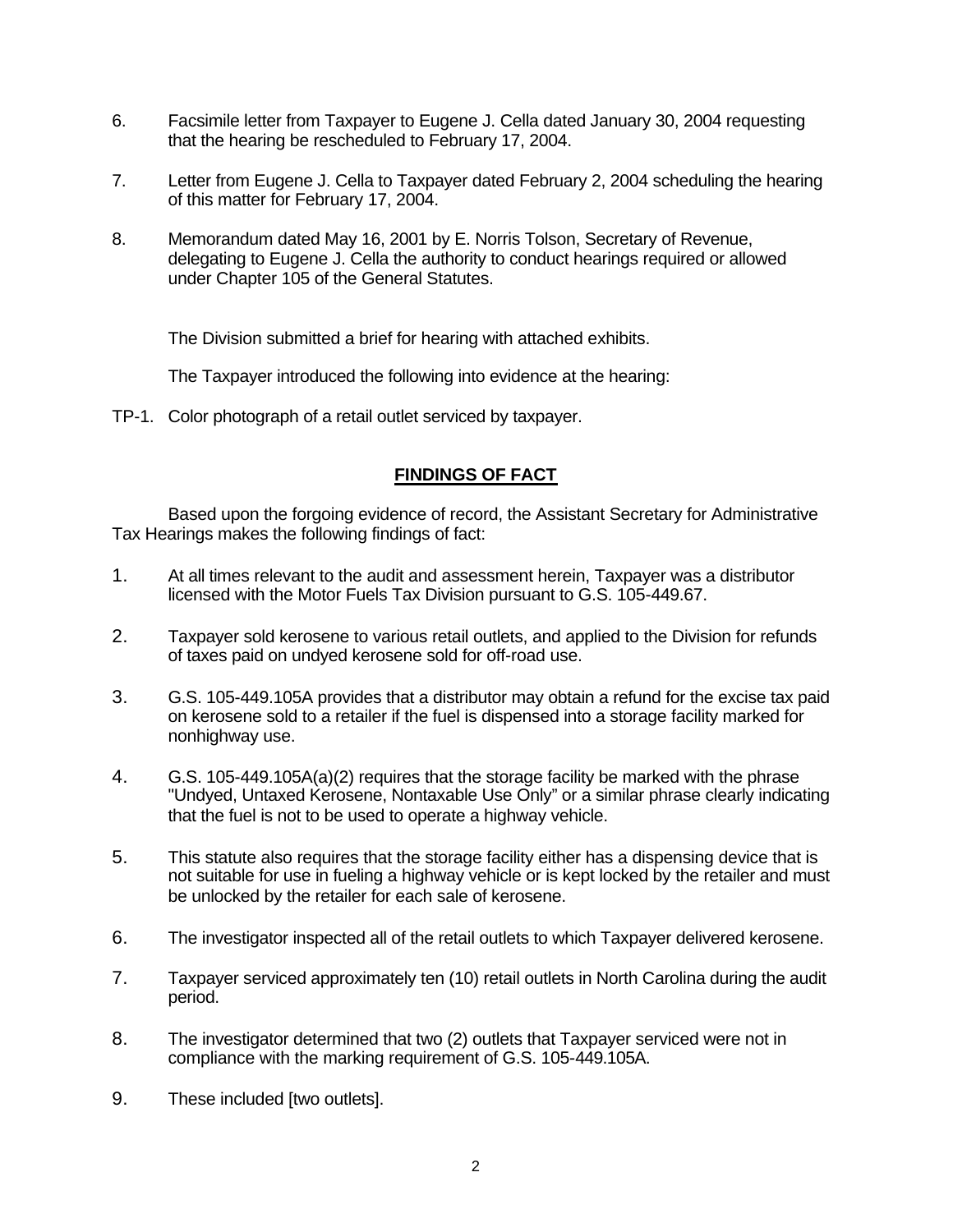- 10. Specifically, the pumps at these locations did not bear the labeling "Undyed, Untaxed Kerosene, Nontaxable Use Only" or similar phrase clearly indicating that the fuel is not to be used to operate a highway vehicle, as required by G.S. 105-449.105A.
- 11. The refund claims for [an outlet] were denied for the full three (3) year statutory period.
- 12. The refund claim presented for [an outlet] were denied for six (6) months.
- 13. Taxpayer presented maintenance records establishing that the kerosene pump at the latter location had undergone repairs during a substantial portion of the audit period and was, at times, not operational.
- 14. The Division investigator first reviewed Taxpayer's kerosene refund claims (Form GAS-1210) and the corresponding bills of ladings for kerosene deliveries to all retail outlets during the audit period. (*See* Summaries of claims, Field Audit Report, Exhibit 2).
- 15. The investigator then verified the deliveries made to the noncompliant stations.
- 16. These gallons were deducted from Taxpayer's refund claims for the periods and the Division then issued an assessment based upon adjustments made to Taxpayer's Form GAS-1210 refund claims on August 26, 2003 for tax, penalty, and interest totaling \$20,170.46.
- 17. Taxpayer timely filed an objection to the proposed assessment, citing the fact that the majority of K-1 kerosene was sold during the winter months as evidence that this fuel was used for heating purposes and not for highway use.
- 18. Since issuing the assessment the Division has applied subsequent Taxpayer's refunds to the outstanding tax liability, reducing the total liability to zero (\$0.00).
- 19. Because this matter remains unresolved, it was referred to the Secretary for an administrative tax hearing.

## **CONCLUSIONS OF LAW**

Based upon the foregoing findings of fact, the undersigned entered the following conclusions of law:

- 1. Taxpayer was at all times relevant to this proceeding a kerosene distributor licensed pursuant to G.S. 105-449.67, and filed for kerosene refunds using the Divisions form GAS-1210.
- 2. Division investigators discovered during routine retail station inspections that two (2) of ten (10) retail outlets that taxpayer delivered kerosene to in this State were not in compliance with G.S. 105-449.105A.
- 3. Specifically, these outlets had storage facilities and dispensing devices that were not clearly marked with the phrase "Undyed, Untaxed, Kerosene, Nontaxable Use Only" or a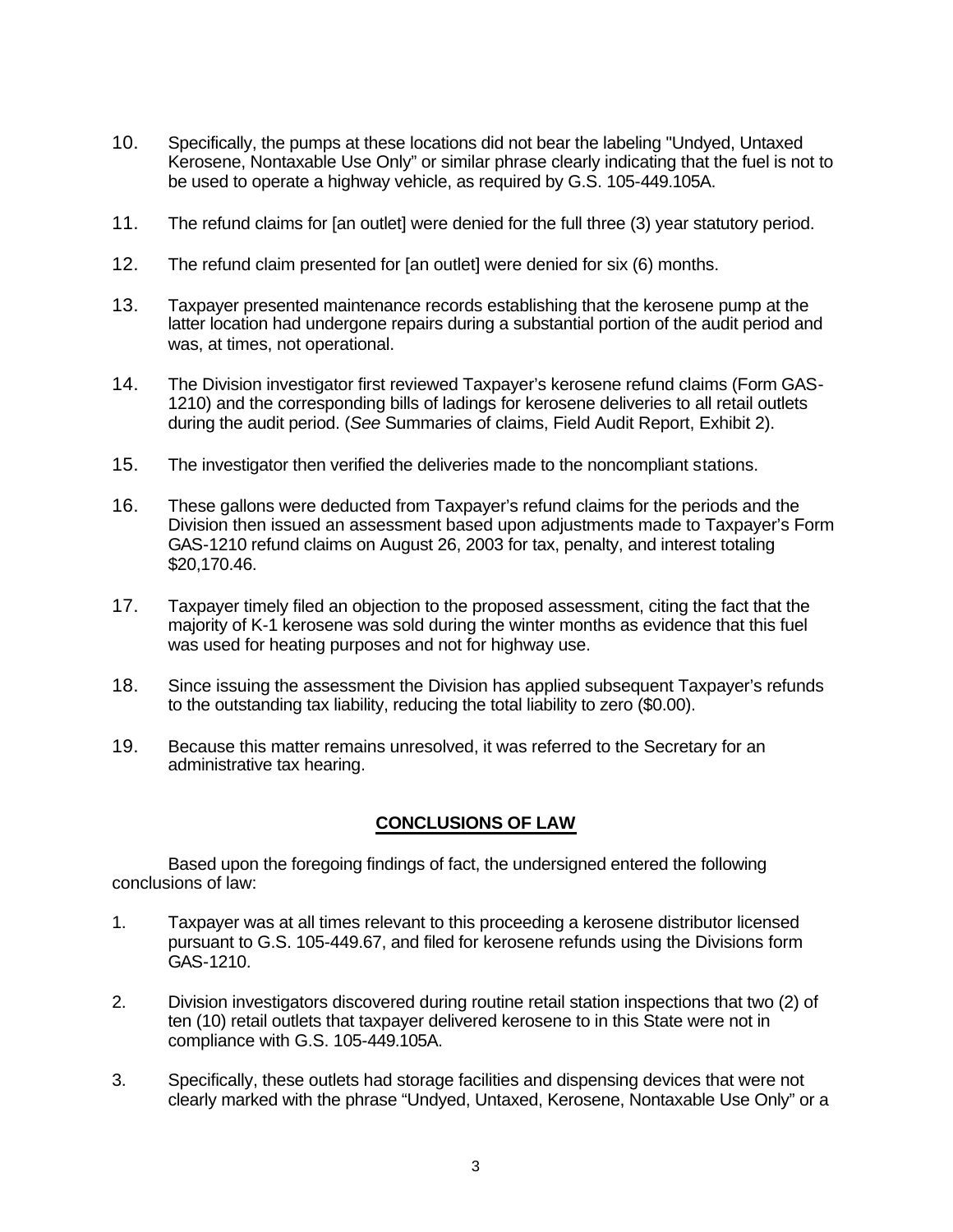similar phrase clearly indicating that the fuel is not to be used on the highway, as required by G.S. 105-449.105A.

- 4. Each of the requirements of G.S. 105-449.105A are absolute, and it is incumbent upon a kerosene distributor to comply with each of the requirements of the statute in order to qualify for refunds of taxes paid on kerosene presumably used off road.
- 5. Taxpayer failed to show that it was compliant with the refund statute in all respects, and has not established its entitlement to refunds received from the Division during the audit period.
- 6. The proposed assessment of taxes in the amount of \$16,446.73 and applicable interest should therefore be sustained.
- 7. For good cause shown, the assessment of the negligence penalty in the amount of \$1,598.51 and the failure to pay penalty of \$1,644.67 should be waived.

#### **DECISION**

A distributor is allowed a monthly refund of the excise tax paid on kerosene sold to a retailer if the marking requirements of G.S. 105-449.105A are met. In the course of her investigation, the Division investigator determined that Taxpayer failed to comply with these labeling requirements at two (2) of the retail outlets that it services. Although the pumps at issue were compliant in all other respects, Taxpayer admits that they did not fully adhere to the marking requirements of the refund statute. It is nearly axiomatic that refunds are analogous to exemptions from taxation, and the burden is upon taxpayers to bring themselves within the exemption or exclusion. *See Henderson v. Gill*, 229 N.C 313, 49 S.E.2d 754 (1948). Taxpayer has not demonstrated compliance with the necessary statutory requirements for refunds of taxes paid on its kerosene deliveries. The assessment must therefore be affirmed.

**WHEREFORE**, based upon the above findings of fact and conclusions of law, the undersigned Assistant Secretary of Revenue **HEREBY AFFIRMS** the proposed assessment of road tax in the amount of \$16,446.73, plus accrued interest in the amount of \$2,654.31, for a total liability of \$19,101.04. Penalty assessed by the Division is **HEREBY WAIVED**. Interest continues to accrue at the statutory rate of \$2.25 per day until paid.